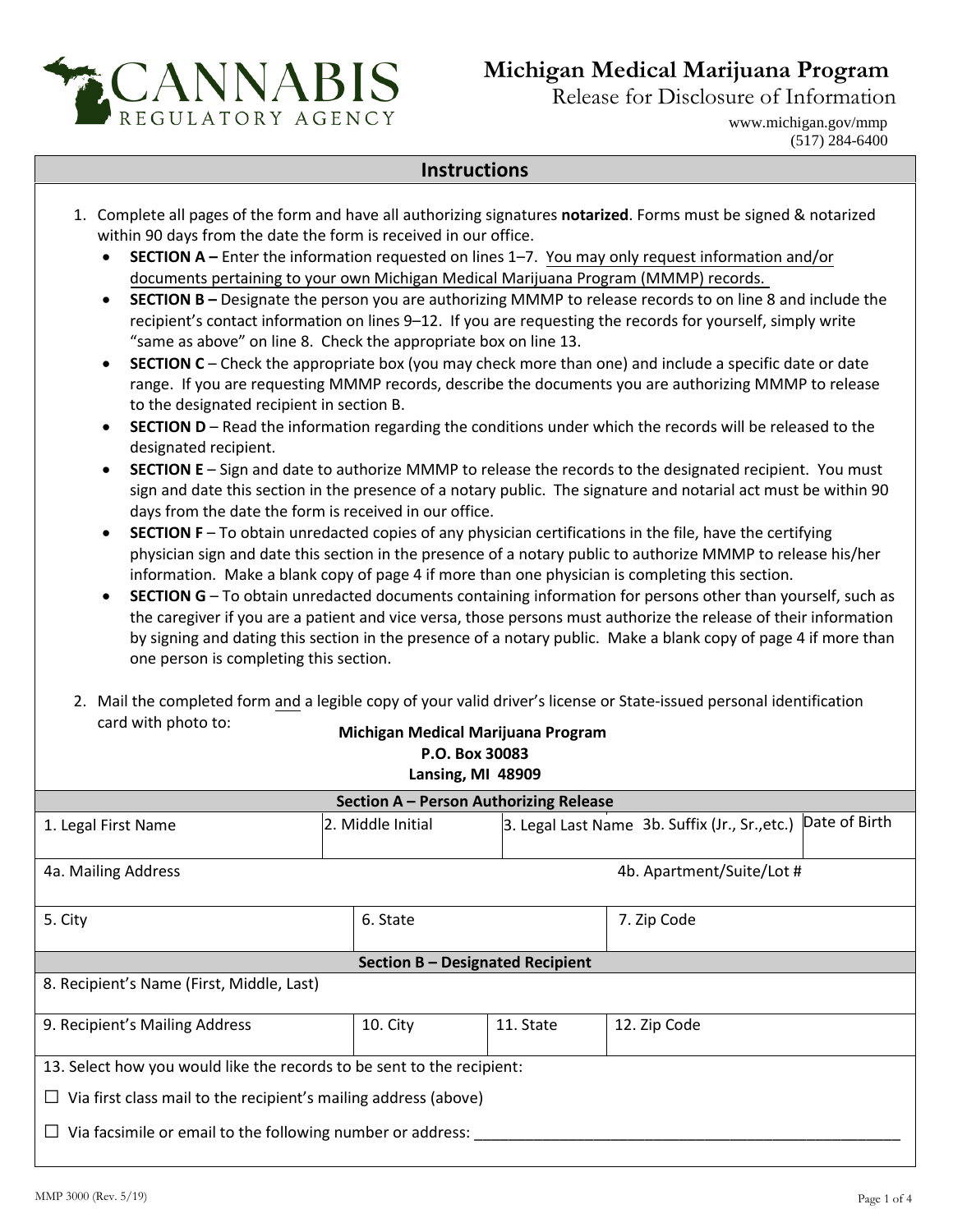| Section C - Records to Be Released                                                                                                                                                                                                                 |  |
|----------------------------------------------------------------------------------------------------------------------------------------------------------------------------------------------------------------------------------------------------|--|
| PLEASE CHECK THE APPROPRIATE BOX(ES):                                                                                                                                                                                                              |  |
| $\Box$ Verification of Status of Registry Card(s) - These requests will be given priority. Check one of the boxes below.                                                                                                                           |  |
| $\Box$ Please provide a verification of whether I currently hold a valid registry card.                                                                                                                                                            |  |
| $\Box$ Please provide a verification of whether I held a valid registry card on _________ (date) OR                                                                                                                                                |  |
| $\Box$ Detailed Registration History – Allow a minimum of 2 weeks for a response.                                                                                                                                                                  |  |
| Please provide a certified record of my registration history from _________ (date) to _________ (date).                                                                                                                                            |  |
| $\Box$ MMMP Records – Allow a $minimum$ of 2 weeks for a response.                                                                                                                                                                                 |  |
| Please provide copies of the following documents on file with MMMP (Note: documents containing<br>$\bullet$<br>information for persons other than yourself will be redacted, unless those persons have properly completed<br>Sections F and/or G): |  |
|                                                                                                                                                                                                                                                    |  |
|                                                                                                                                                                                                                                                    |  |
|                                                                                                                                                                                                                                                    |  |
|                                                                                                                                                                                                                                                    |  |
|                                                                                                                                                                                                                                                    |  |
|                                                                                                                                                                                                                                                    |  |
|                                                                                                                                                                                                                                                    |  |
|                                                                                                                                                                                                                                                    |  |
|                                                                                                                                                                                                                                                    |  |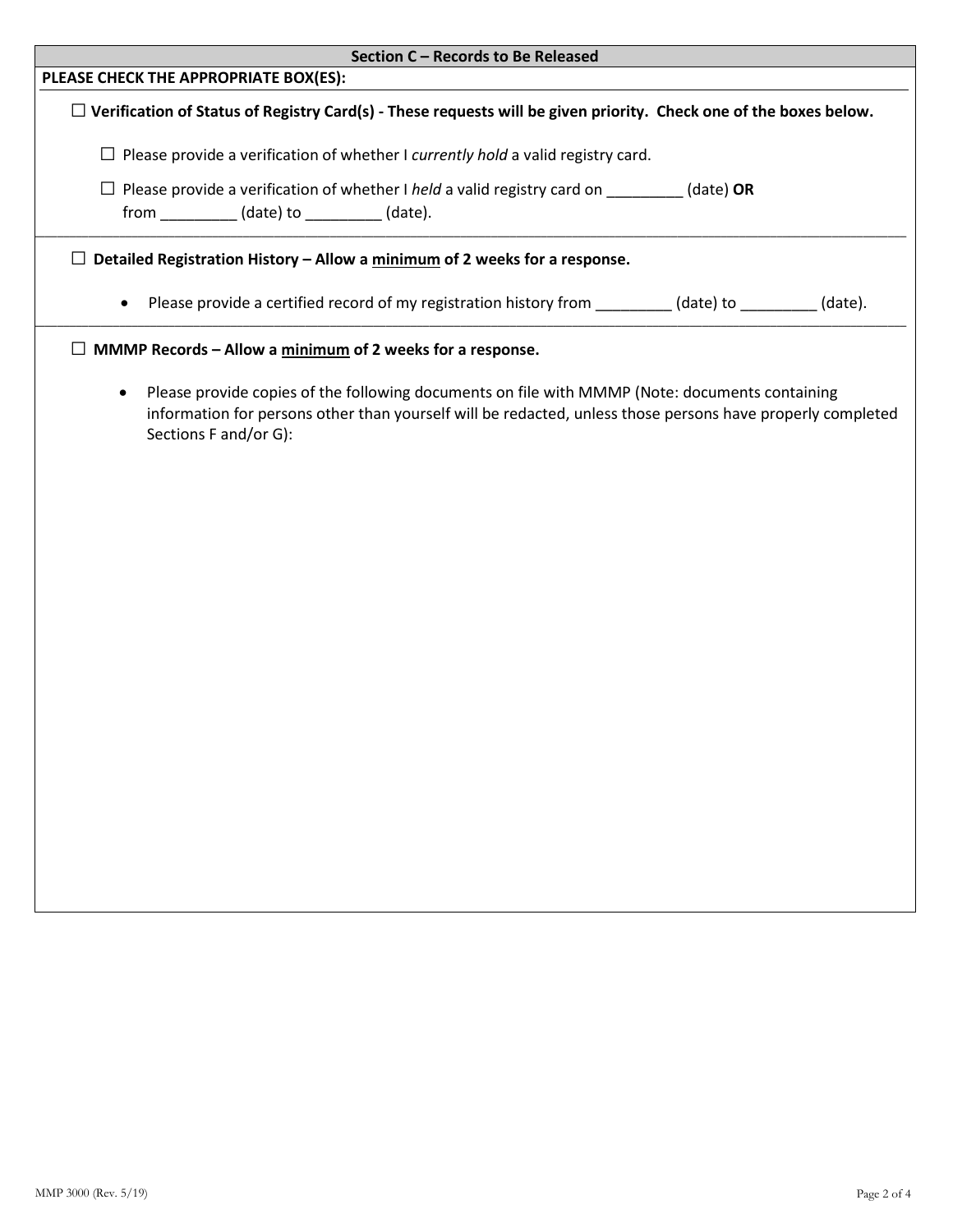## **Section D – Release for Disclosure of Information**

I authorize the Michigan Cannabis Regulatory Agency (CRA), or its successor agency, to release Michigan Medical Marijuana Program (MMMP) records in accordance with sections  $A - C$  of this form, which may include patient, caregiver, and/or physician identifying information. I understand that identifying information for any other individuals will be *redacted* from the records provided unless such individuals properly complete sections F and G of this form.

I represent that I have provided proper identification to the notary public upon signing this form. Proper identification consists of a valid driver's license and/or State-issued personal identification card with photo**.** If I do not possess one of the named forms of identification, I represent that I provided a copy of my birth certificate *and*  social security card to the notary public for purposes of identification.

I, my successors, heirs, assigns, and any other persons or entities who could lawfully make a claim on my behalf, release and hold harmless CRA, or its successor agency, including but not limited to each of its divisions, agencies, commissions, officers, and employees, and the successors, heirs, and assigns of such persons and entities, from any and all rights, actions, grievances, claims, liabilities, demands, suits, and causes of action, based on any grounds for relief, whether in law or equity, under state or federal law, of each kind, nature, and description, whether known or unknown, suspected or unsuspected, that either may have, now or in the future, against the above listed entities and persons as a result of or arising out of the disclosure by CRA, or its successor department, of the requested information and/or documents.

I represent and warrant that, based upon a reasonably diligent inquiry and the advice of counsel, if any, I have legal authority to sign this form, and that I bear sole responsibility for any mistake regarding my legal authority to sign this form. I further represent and warrant that I have either reviewed or had the opportunity to review the Michigan Medical Marihuana Act, MCL 333.26421 *et seq*.*,* and associated administrative rules, which are available on MMMP's website or upon request to MMMP.

I understand that if any portion of this form is not completed in accordance with the instructions, this request for MMMP records will be DENIED.

## **Section E – Your Signature**

I represent and acknowledge that I have read, understand, and agree with Section D, regarding my request for release of my MMMP records as described in Section C of this form.

PRINT NAME of Person Authorizing Release

Signature of Person Authorizing Release **Date** Date

**THIS SECTION MUST BE NOTARIZED WITH PROPER IDENTIFICATION (AS DESCRIBED IN SECTION D) PROVIDED TO A NOTARY PUBLIC** 

Subscribed and sworn before me this

\_\_\_\_\_\_\_\_\_\_\_\_ day of \_\_\_\_\_\_\_ , 20\_\_\_\_

\_\_\_\_\_\_\_\_\_\_\_\_\_\_\_\_\_\_\_\_\_\_\_\_\_\_ Notary

 $\frac{1}{2}$  County, State of  $\frac{1}{2}$ 

My commission expires